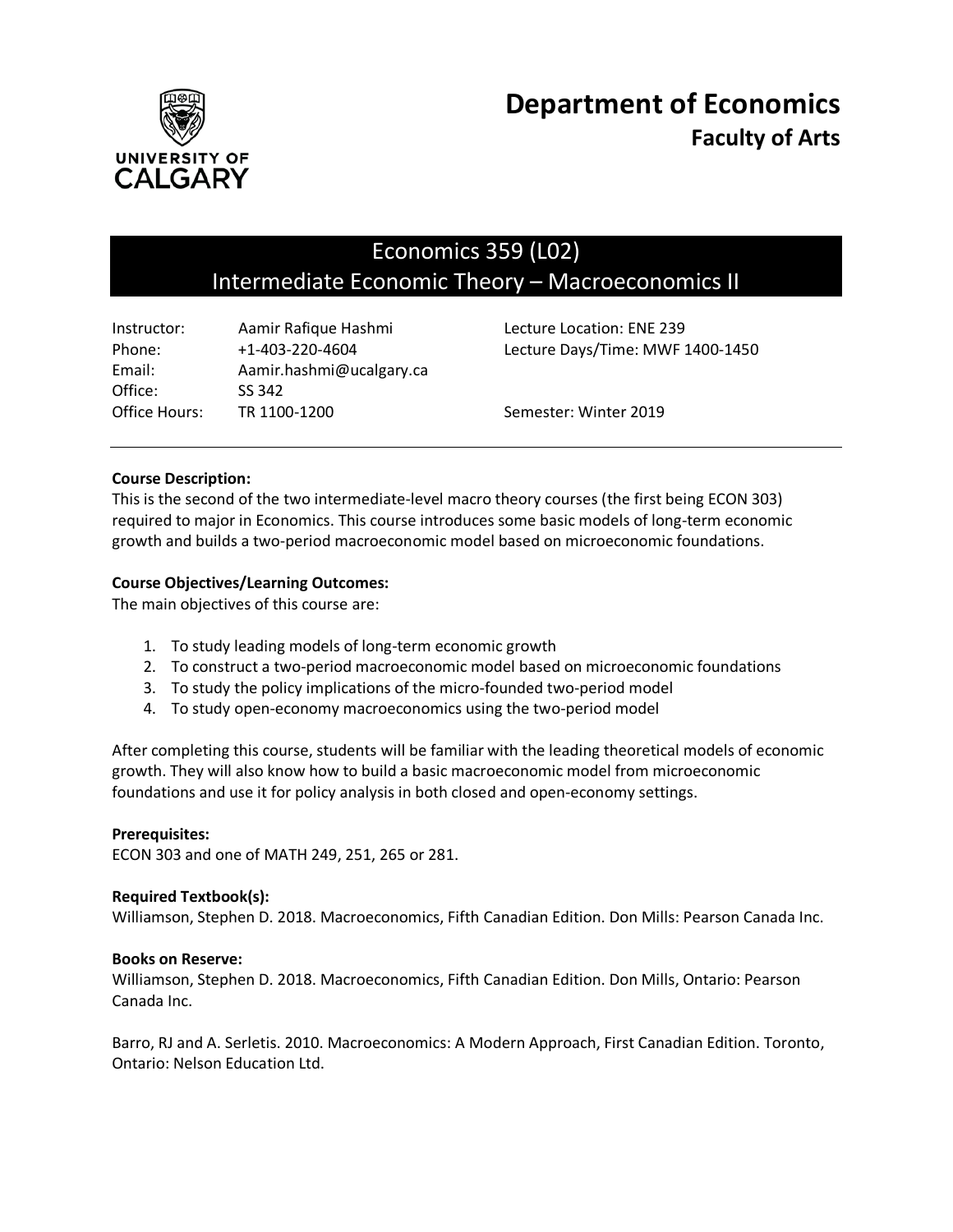# **Course Outline:**

- 1. A Malthusian Model of Economic Growth (Chapter 7)
- 2. Solow Growth Model (Chapter 7)
- 3. An Endogenous Growth Model (Chapter 8)
- 4. Consumption-Saving Decision in a Two-period Micro-based Macro Model (Chapter 9)
- 5. Credit-Market Imperfections, Applications of the Two-Period Model (Chapter 10)
- 6. The Two-period Model with Investment: Part I (Chapter 11)
- 7. The Two-period Model with Investment: Part II (Chapter 11)
- 8. The Two-period Model with Money (Chapter 12)
- 9. Open-economy Macroeconomics (Chapters 16 and 17)

# **Desire2Learn:**

This course will make use of the Desire2Learn (D2L) platform. Students who are registered in the course can log on at [http://d2l.ucalgary.ca](http://d2l.ucalgary.ca/) through their student centre. Please note that D2L features a class e-mail list that may be used to distribute course-related information. These e-mails go to your University of Calgary e-mail addresses only.

# **Tutorials:**

I expect students to attend the weekly tutorial section to which they have been assigned. During the tutorials, the TA will discuss pre-assigned questions and additional material relevant to the course that is not covered in lectures.

# **Grade Determination and Final Examination Details:**

| In-class surprise quizzes (using TopHat, https://tophat.com ):    |    |  |
|-------------------------------------------------------------------|----|--|
| Tutorial attendance:                                              | 5% |  |
| Problem sets (one for each topic, 9 in total):                    |    |  |
| First Midterm (Monday, February 25 <sup>th</sup> 2019, in class): |    |  |
| Second Midterm (Friday, March 29 <sup>th</sup> 2019, in class):   |    |  |
| Final (registrar scheduled):                                      |    |  |

*Grading Scale*

| A+ | $95 - 100$ | В    | $73 - 76$ | C- | $60 - 62$ |
|----|------------|------|-----------|----|-----------|
| Α  | $85 - 94$  | B-   | $70 - 72$ | D+ | $56 - 59$ |
| А- | $80 - 84$  | $C+$ | $67 - 69$ |    | $50 - 55$ |
| B+ | $77 - 79$  |      | $63 - 66$ |    | $0 - 49$  |

Students must receive a passing grade on the final exam to pass the course.

The final examination will be comprehensive, scheduled by the Registrar, held in a classroom, and last 2 hours. If a student cannot write their final exam on the date assigned by the Registrar's Office, they need to apply for a deferred exam www.ucalgary.ca/registrar/exams/deferred final. Under no circumstance will this be accommodated by the Department.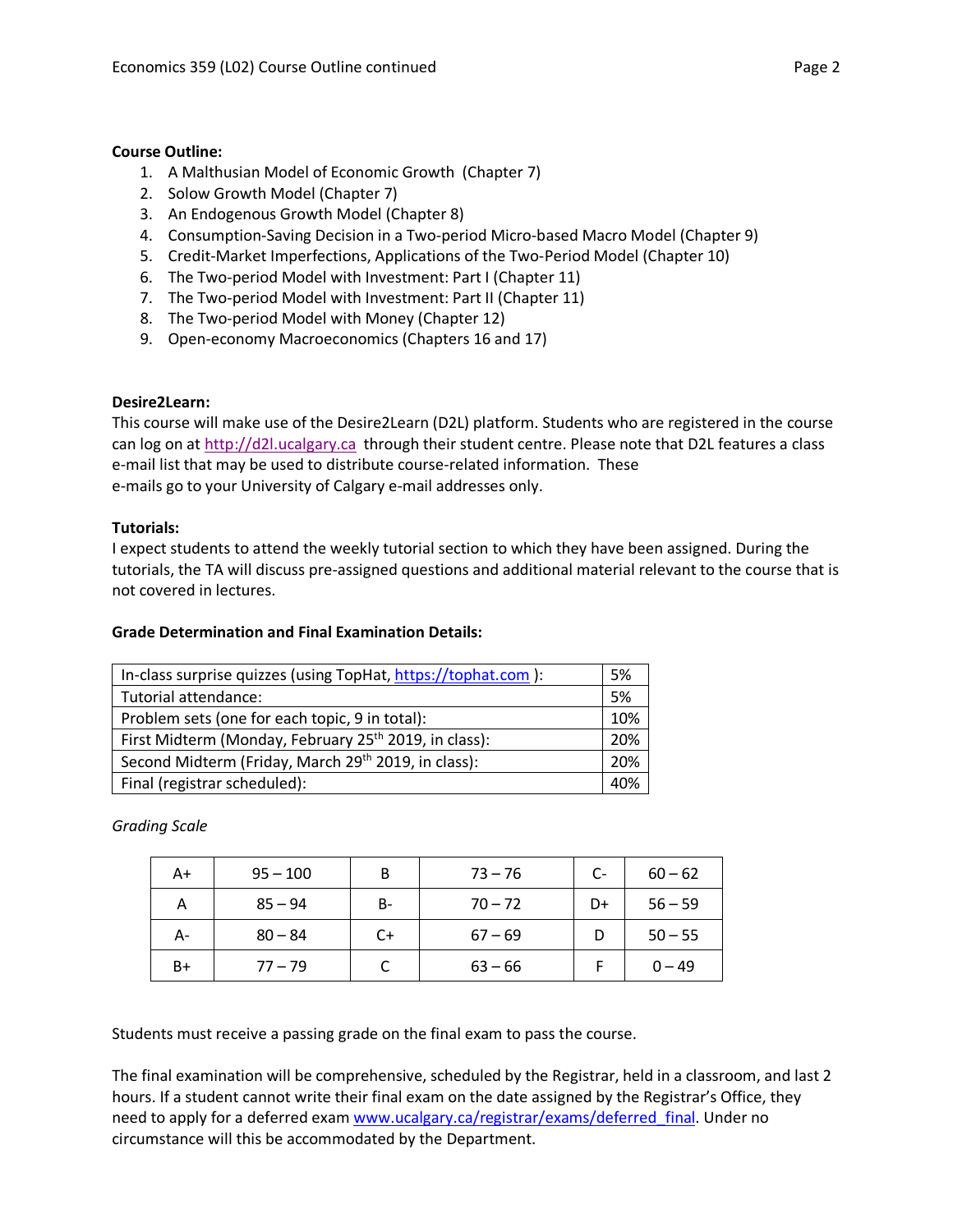Midterm and final exams will not involve multiple-choice questions. Quizzes may involve multiple-choice questions. Non-programmable calculators WILL be allowed during the writing of tests or final examinations.

As per the Writing Across the Curriculum Statement in the Calendar, writing and grading thereof will be a factor in the evaluation of student work.

Any student work which remains undistributed after the last day of classes will be available to students through the instructor's office during the instructor's office hours.

THERE WILL BE NO MAKEUP OR DEFERRED QUIZZES/TESTS/EXAMS under any circumstances, nor may the quizzes/tests/exams be written early. Students unable to write the quizzes/tests/exams because of documented illness, family emergency, religious observance, or university-sanctioned event will have the weight shifted to the final examination; otherwise a grade of zero will be assigned.

**Reappraisal of Grades and Intellectual Honesty:**

*For reappraisal of graded term work, see Calendar I.2* <http://www.ucalgary.ca/pubs/calendar/current/i-2.html>

*For reappraisal of final grade, see Calendar I.3* <http://www.ucalgary.ca/pubs/calendar/current/i-3.html>

*Statement of Intellectual Dishonesty, see Calendar K.4* <http://www.ucalgary.ca/pubs/calendar/current/k-4.html>

*Plagiarism and Other Academic Misconduct, see Calendar K.5* <http://www.ucalgary.ca/pubs/calendar/current/k-5.html>

## **Academic Accommodations:**

The student accommodation policy can be found at: [ucalgary.ca/access/accommodations/policy.](http://www.ucalgary.ca/access/accommodations/policy)

Students needing an accommodation because of a disability or medical condition should communicate this need to Student Accessibility Services in accordance with the Procedure for Accommodations for Students with Disabilities [ucalgary.ca/policies/files/policies/student-accommodation-policy.](http://www.ucalgary.ca/policies/files/policies/student-accommodation-policy.pdf)

Students needing an Accommodation based on a Protected Ground other than disability should communicate this need, preferably in writing, to the course instructor.

#### **Important Dates:**

Please check:<http://www.ucalgary.ca/pubs/calendar/current/academic-schedule.html>

## **Student Organizations:**

Faculty of Arts Students' Association (F.A.S.A.):

Economics Department Representative Office: SS 803, E-mail: [econrep@fasaucalgary.ca](mailto:econrep@fasaucalgary.ca) and Web[: www.fasaucalgary.ca.](http://www.fasaucalgary.ca/)

Society of Undergraduates in Economics: [https://www.ucalgarysue.com/.](https://www.ucalgarysue.com/)

Society of Undergraduates in Economics is a student run organization whose main purpose is to assist undergraduate economics students to succeed both academically and socially at the University of Calgary. Services include access to the exam bank, career events such as Industry Night and information sessions, mentorship programs, and social events for members. They invite you to join by contacting SUE at societyofundergradsineconomics@gmail.com.